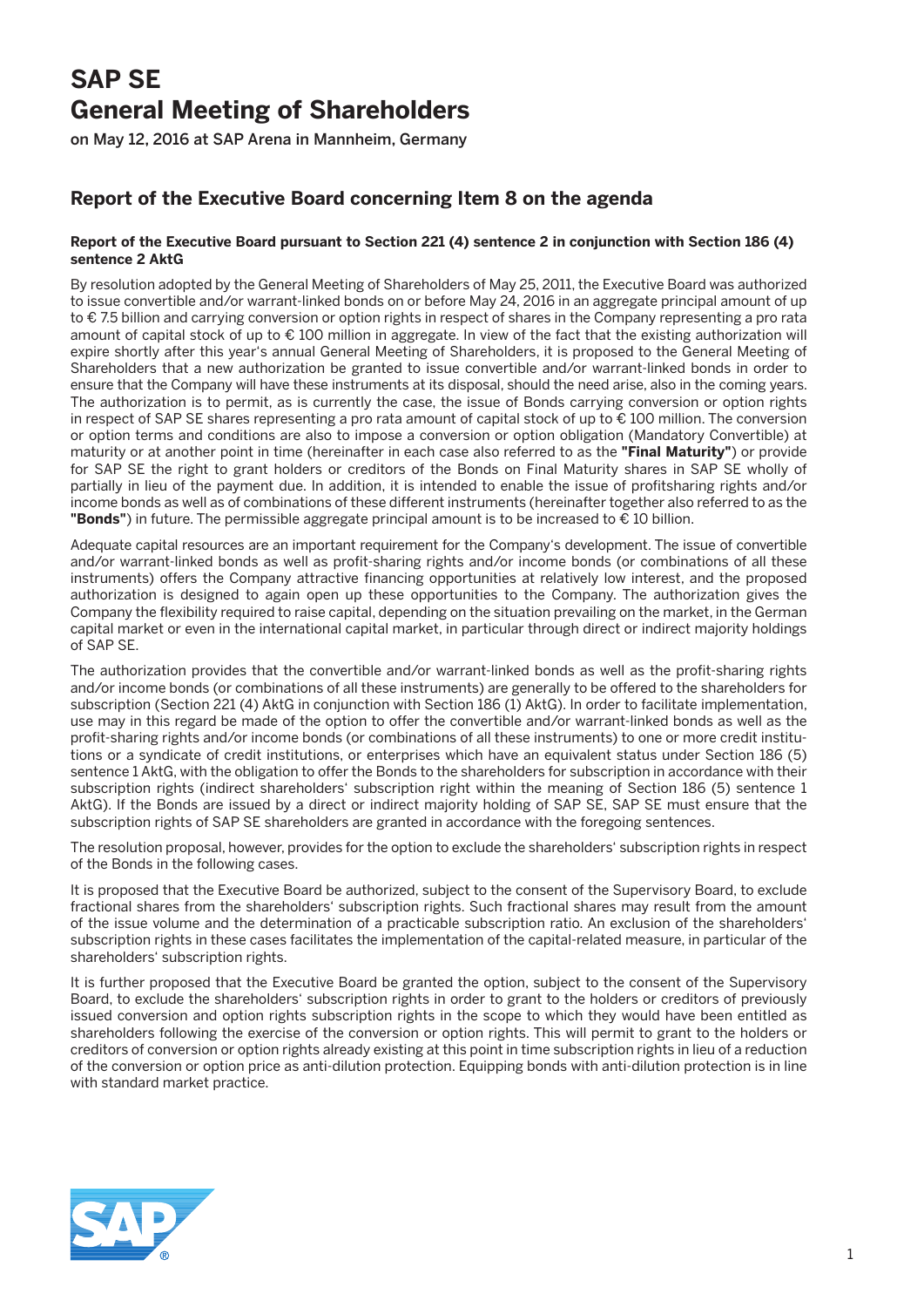It is further proposed that the Executive Board be authorized, applying Section 186 (3) sentence 4 AktG *mutatis mutandis*, to exclude, subject to the consent of the Supervisory Board, the shareholders' subscription rights to the extent the Bonds are issued with conversion or option rights or conversion or option obligations and structured such that the Bonds are issued at a price that is not substantially below their market value determined in accordance with generally accepted methods in particular of finance mathematics. This can be expedient in order to promptly respond to favorable conditions on the stock exchange and to quickly and flexibly place a Bond in the market on attractive conditions. The equity markets have become clearly more volatile. The ability to promptly react to market developments will therefore be vital for the result of the issue to be as favorable as possible. Favorable conditions that are as "near market" as possible can generally be established only if the Company is not bound by those conditions for an excessively long offer period. The issue of subscription rights generally requires a significant safety margin to be deducted in order to ensure the attractiveness of the conditions and thus the issue's chances of success over the entire offer period. It is true that Section 186 (2) AktG allows the subscription price (and thus the terms and conditions of the Bonds in the case of convertible and/or warrant-linked bonds) to be published three days prior to the expiration of the subscription period at the latest. In light of the volatility in the stock markets, however, this still involves a market risk, in particular a price change risk, for several days, which may lead to the deduction of safety margins in connection with the determination of the terms and conditions of the bonds and thus to conditions that are not optimal. In addition, even where shareholders' subscription rights are granted, a full placement will not automatically be ensured and an alternative placement with third parties will in any event involve additional expenses given the uncertainty of the exercise of such rights (subscription behavior). Finally, if the Company were to grant subscription rights, it would not be in a position to promptly react to a change in market conditions due to the length of the subscription period but would be exposed to declining share prices during the subscription period, which could lead to less favorable opportunities for the Company to procure capital.

In this case of exclusion of shareholders' subscription rights in connection with the issue of convertible and warrantlinked bonds, the provision set forth in Section 186 (3) sentence 4 AktG regarding the simplified exclusion of shareholders' subscription rights applies *mutatis mutandis* pursuant to Section 221 (4) sentence 2 AktG. In order to comply with the threshold of 10% of capital stock that is applicable to the simplified exclusion of shareholders' subscription rights provided for in Section 186 (3) sentence 4 AktG, the authorization concerning the simplified exclusion of shareholders' subscription rights is limited to the issue of Bonds carrying conversion or option rights or obligations in respect of shares representing a pro rata amount of no more than 10% of the Company's capital stock in aggregate. The resolution proposal under agenda item 8 provides that, for the purpose of calculating the 10% threshold, the lower of the amounts of capital stock existing at the time the resolution concerning this authorization is adopted by the General Meeting of Shareholders of May 12, 2016 or at the time the authorization is exercised is to be relevant. Moreover, the resolution proposal provides for a deduction clause pursuant to which the 10% threshold will be reduced to the extent that other authorizations concerning the simplified exclusion of shareholders' subscription rights are exercised after adoption of the resolution by the General Meeting of Shareholders of May 12, 2016.

The interests of the shareholders are safeguarded by the fact that the Bonds must not be issued substantially below their market value. This will prevent a significant economic dilution of the value of the shares. Whether or not the Bonds are issued substantially below their market value will be determined by calculating the market value of the convertible or warrant-linked bonds in accordance with generally accepted methods in particular of finance mathematics and comparing it with the offer price. The Executive Board will in its price determination, taking into account the situation then prevailing on the capital market, ensure that the deduction from the market value will be as low as possible. If the Executive Board considers it appropriate in any given situation to seek professional advice, it may rely on the support of third parties. For instance, a bank (or underwriting bank) involved in the issue may confirm in an appropriate form that the issue price will not be substantially below the market value of the shares. This may also be confirmed by a bank not involved in the issue or an auditing firm or any other expert. Such an effect would reduce the calculated value of a subscription right to virtually zero, so that no appreciable economic disadvantage will be suffered by the shareholders due to the exclusion of their subscription rights.

Irrespective of such an examination by the Executive Board, the establishment of conditions that are in line with market standards and the associated avoidance of any appreciable dilution of the share value may also be achieved by a bookbuilding process. In such a process, the convertible or warrant-linked bonds are not offered at a fixed issue price but the issue price and/or individual conditions of the convertible and/or warrant-linked bonds (e.g. interest rate and conversion or option price) will be established on the basis of the purchase orders submitted by investors. As a result, the total value of the Bonds will be determined "near market".

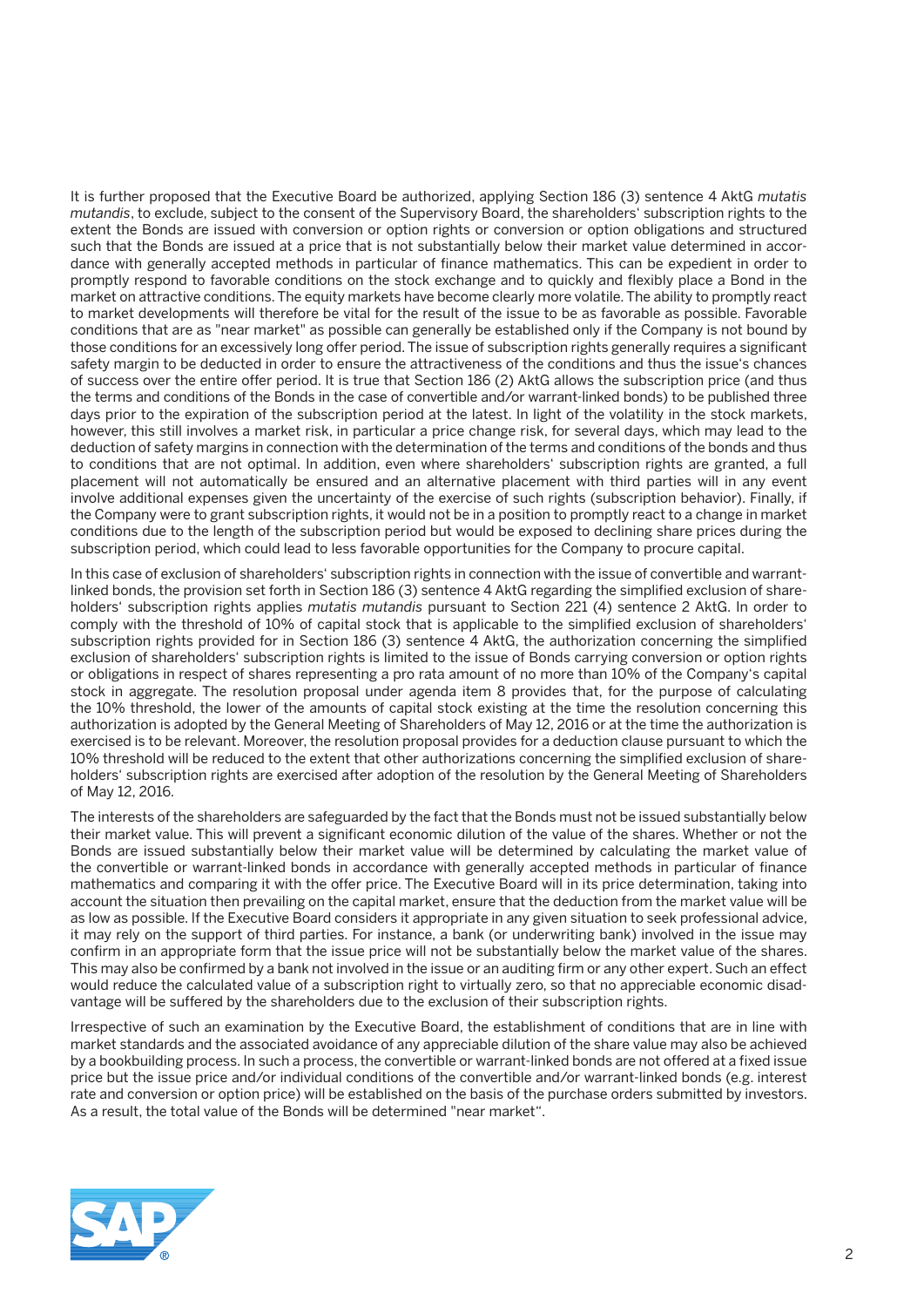All of these measures will ensure that the value of the Company's shares is not significantly diluted as a result of the exclusion of shareholders' subscription rights. Moreover, the shareholders intending to maintain their share in the Company's capital stock have the option to acquire shares on the stock exchange on almost identical conditions.

Finally, where profit-sharing rights or income bonds without conversion or option rights or conversion or option obligations are to be issued, the Executive Board is authorised, subject to the consent of the Supervisory Board, to exclude shareholders' subscription rights entirely, provided these profit-sharing rights or income bonds resemble debt obligations, i.e. they do not represent membership rights in the Company, they do not grant a share in any liquidation proceeds and their interest due is not calculated on the basis of the annual net earnings, the net profit or the dividend. Moreover, in this case, the interest rate and issue price of the profit sharing rights or income bonds must reflect the market conditions for comparable debt instruments prevailing at the time of issue. If the above requirements are met, the exclusion of subscription rights does not place the shareholders at a disadvantage, since the profit-sharing rights or income bonds do not represent membership rights and do not grant a share in any liquidation proceeds or in profits generated by the Company. While the Bonds may provide for any interest payable to be subject to annual net earnings or a net profit being generated or a dividend being distributed, it would not be permissible for higher net earnings, higher net profit or a higher dividend to result in higher interest. The issue of profit-sharing rights or income bonds therefore neither changes nor dilutes the shareholders' voting rights nor their participation in the Company and its profits. Moreover, the binding requirement of issuing the Bonds on fair market terms where subscription rights are excluded ensures that subscription rights have no significant value.

The purpose of Conditional Capital I that is to be newly created is to service the conversion or option rights linked to the convertible and/or warrant-linked bonds or upon fulfillment of the conversion and/or option obligations to the extent that no other methods of servicing these rights are used. The issue price of the new shares will be determined in accordance with lit. b) (gg) of the resolution proposed. In this provision, the bases for the determination of the minimum issue amount are stipulated in accordance with Section 193 (2) no. 3 AktG, as a result of which the Company will have extensive flexibility in fixing the terms and conditions of the Bonds.

According to the resolution proposal, the conversion or option price to be determined for each share must, even in the event of a variable conversion ratio or a variable conversion or option price, be equivalent either – in the event that shareholders' subscription rights are excluded – to at least 80% of the average price of the SAP SE share in the XETRA trading system on the Frankfurt Stock Exchange (or any electronic trading system replacing the XETRA trading system) during the ten trading days preceding the day on which the Executive Board adopts the resolution on the issue of the convertible or warrant-linked bond or – in the event that shareholders' subscription rights are granted – to at least 80% of the average price of the SAP SE share in the XETRA trading system on the Frankfurt Stock Exchange (or any electronic trading system replacing the XETRA trading system) in the period from the start of the subscription period to the day immediately preceding the publication of the final terms pursuant to Section 186 (2) sentence 2 AktG. This average price will be the arithmetic mean of the closing auction prices. If no closing auction is effected in the relevant electronic trading system, the closing auction price will be replaced by the price determined in the last auction that takes place in the relevant electronic trading system on a trading day or, in the absence of any such auction, the last price determined in the relevant electronic trading system on that trading day. Section 9 (1) AktG is to remain unaffected, which means that shares must in no event be issued at a price below the pro rata amount of capital stock represented by them. Should any dilution of the economic value of the existing conversion or option rights occur during the term of the Bonds or warrants granting a conversion or option right and should no subscription rights be granted by way of compensation, it is intended that it should be possible for the conversion or option rights to be adjusted, without prejudice to Section 9 (1) AktG, in a manner preserving their value save to the extent that such adjustment is already governed by mandatory law. This will give the Executive Board the opportunity to include such dilution protection provisions as are customarily required in the Bond Terms. In any event, the pro rata amount of capital stock represented by the shares to be subscribed for each Definitive Bond must not exceed the lower of the principal amount or issue price per Definitive Bond.

In deviation thereof, the conversion or option price for one share may, in the event of a conversion or option obligation, correspond to the average price of the SAP SE share in the XETRA trading system on the Frankfurt Stock Exchange (or any electronic trading system replacing the XETRA trading system) during the ten trading days preceding or following the date on which conversion is declared and/or the option is exercised or the conversion and/or option obligation is fulfilled, even if such price is lower than the minimum price specified in lit. b) (gg) of the proposed resolution. This average price will be the arithmetic mean of the closing auction prices. If no closing